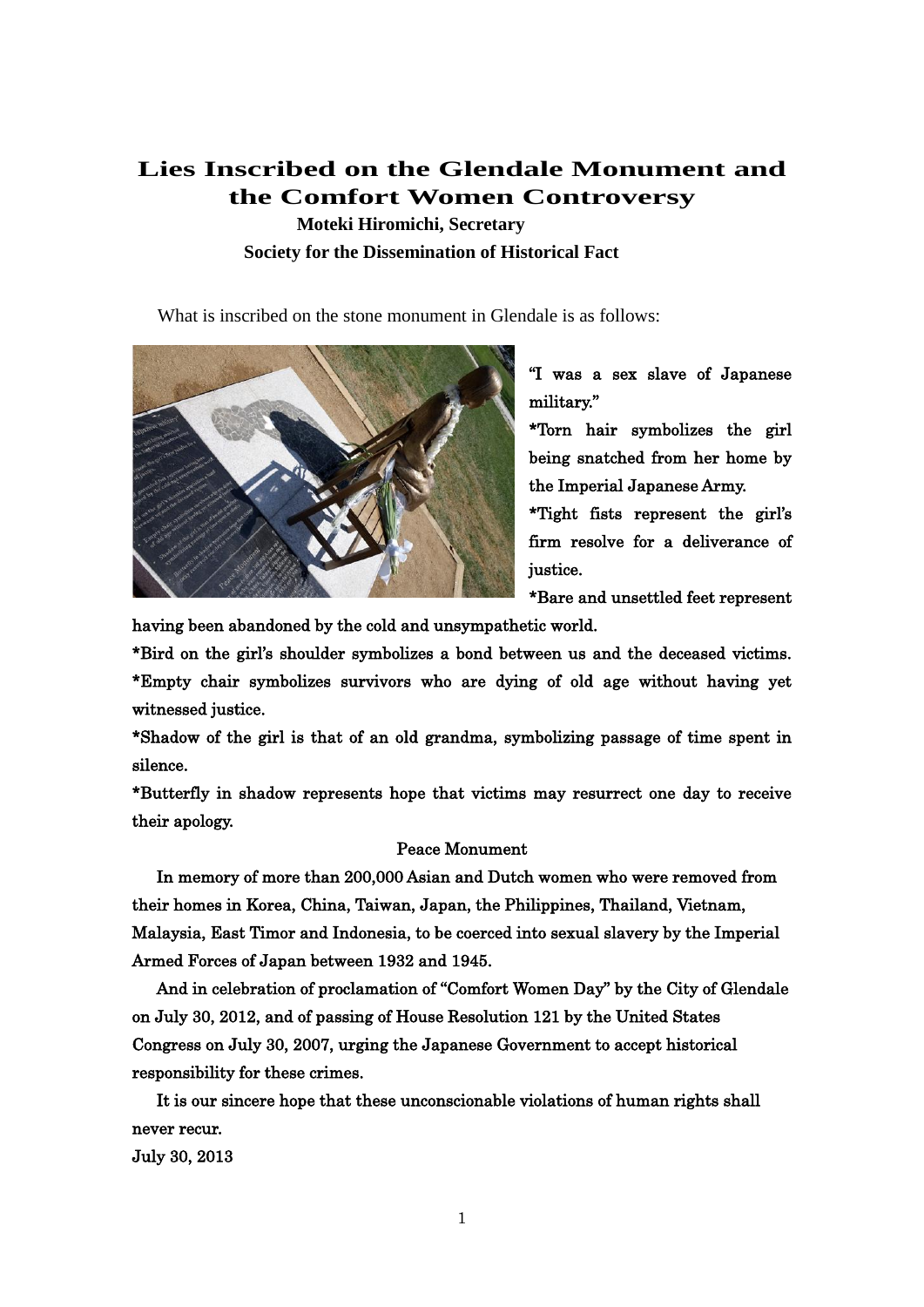We can without doubt conclude that these words are 100% false: huge lies. Allow me to explain why.

 First, not a single woman was forcibly taken from her home by the Imperial Japanese Army. Absolutely none. That is clear because the Japanese military had no such authority/legal right nor they were so carefree or ill-disciplined as to engage in the business as pimps. If they had committed such an act, it would have become a big social problem, even in the prewar years. In fact, not a single Korean said that he/she actually witnessed such a scene. The monument says more than 200,000 women were removed from their homes. How is it possible, for those who take this for granted, without anyone even wondering that there is not a single witness who has come out to say that he or she actually saw this happen?

 One may wonder about the testimonies of the former comfort women. None of them, however, said they were forcibly taken to the war zone by the Japanese military or Japanese authorities. Some of them told vague stories which hinted that they were enticed or taken by military-related persons. But these completely contradict the circumstances as mentioned above. Not one testimony proves forced abduction. They were not asked or forced to go to a military zone but rather they went there to earn money by prostitution, which was commonly practiced at that time.

 The only cited proof of forced abduction has been *My War Crime*, which was written by Yoshida Seiji in 1983. The *Asahi Newspaper* and others extensively reported on this issue based on the story within his book. However, the book turned out to be a sheer lie. The fabrication was exposed and published in the August 14, 1989 issue of the *Jeju Ilbo (Newspaper)* after a thorough and extensive investigation conducted by one of the newspaper's female reporters, together with a local historian on Jeju Island, where author Yoshida said he had conducted comfort women hunts. Please refer to the copy of the article from the *Jeju Ilbo* and its English translation on the following page.

 The local newspaper, in the very island where Yoshida claimed he hunted comfort women, investigated, in collaboration with a local historian, and reported that such hunt never took place. Nevertheless, the *Asahi Newspaper* continued to report on the comfort women issue for 25 years after the truth was revealed based on Yoshida's story, as if it were true, ignoring the article in the *Jeju Newspaper* and not renouncing Yoshida's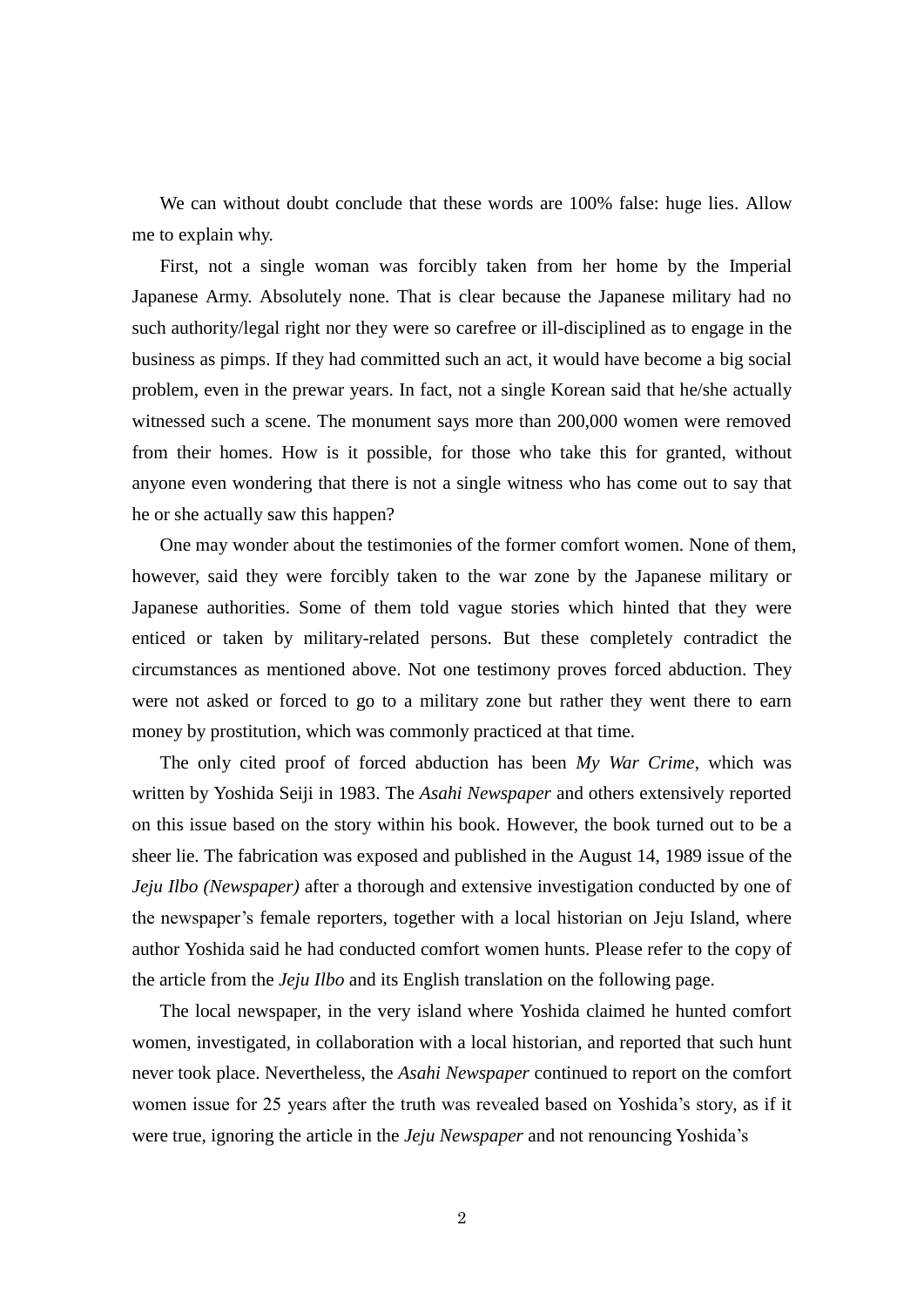## *Jeju Ilbo* **completely contradicts Yoshida' s comfort women kidnapping story**

### **via an article on August 14, 1989**



 On the occasion of the 44th anniversary of our Liberation, people are utterly shocked at the publication of a record that described that 205 women from Jeju Island were drafted as comfort women during the Imperial Japanese regime. However, no witness is presented to back up the allegation, which invites various reactions. [The outline of Yoshida's book is then introduced.]

 Not one witnesses for stories described in the book, including one that fifteen to sixteen girls were forcibly drafted as comfort women at a shell-button factory in Josanpo and other incidents of comfort women hunts conducted at various villages such as Hokan-ri.

 Islanders flatly denied the story as "nonsense" and strongly doubted the book's credibility. Chong Okutan (an eighty-five year old woman), who lives at Josanpo, said, "In a village of a little over two hundred fifty households, if fifteen girls had been drafted, it would have been a big event, but at that time, nothing of the sort happened."

 Kim Pon-oku, a local historian, indignantly said, "After the Japanese-version book was published in 1983, I conducted follow-up research for several years and found out that it was not true. This book seems to be a product of the insincere commercial spirit symbolizing Japanese people's vice."

*( Jeju Ilbo* Article of August 14, 1989 written by Ms. Heo Yeong-seon )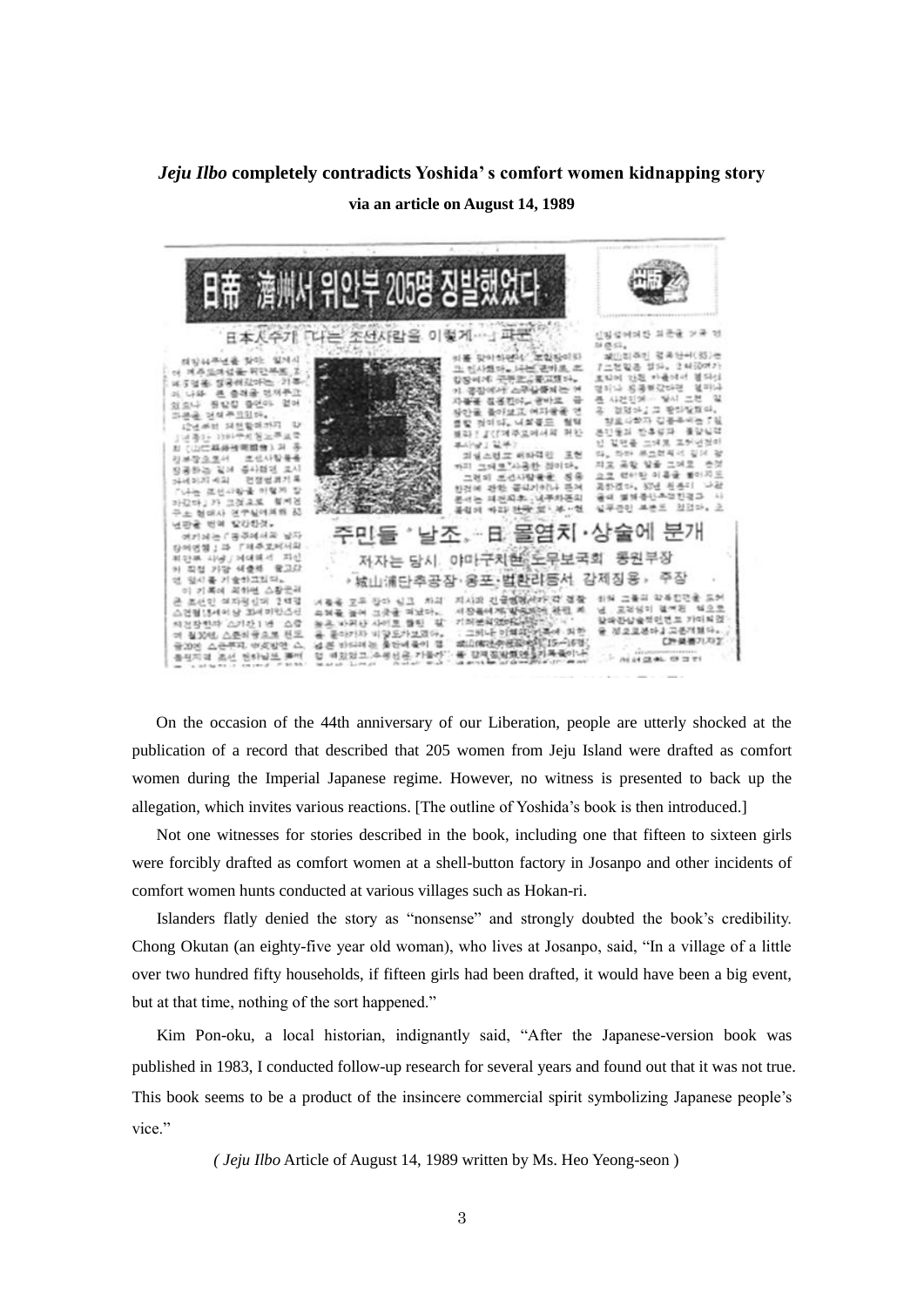fabrication. The Korean Government took no heed of its own country's local newspaper's clear denial of Yoshida's story either, blindly believing what the *Asahi Newspaper*, Japan's media "authority", said and continued in criticizing Japan, based on a false report. Now that we know what the *Asahi Newspaper* reported turned out to be false, wouldn't it be the right thing for the Korean Government to sincerely reflect on its conduct and apologize to Japan for their mistake?

 Secondly, as "A Guide to Understanding the Comfort-Women Controversy" [\(http://www.sdh-fact.com/CL02\\_1/113\\_S4.pdf\)](http://www.sdh-fact.com/CL02_1/113_S4.pdf) reads;

Before World War II, in Japan (and in almost all countries as well at that time), prostitution was legal and there were many facilities, such as houses of prostitution, throughout Japan. Similar facilities were established in war zones and there was no particular illegal involvement on the part of the military. At that time, while within Japan proper these facilities were freely available, there were no such facilities available in overseas war zones, which could be considered discriminatory treatment against soldiers. Therefore, the establishment of comfort stations was based on the principles of fairness and impartiality. It is well beside the point to criticize this practice.

 Thirdly, prostitution was not, in general, favorably considered at that time, as it was called an ugly profession. On the other hand, the profession was by far more highly rewarded than ordinary jobs. (This is the same as it is today.) So, prostitution was a good means for poor and not particularly resourceful women by which to obtain a high income. Again, the situation is the same as it is today. Therefore, to condemn this profession from the perspective of an infringement of women's rights is one line of thinking, but this hardly leads to equal, universal justice. In fact, there was a big rally by prostitutes in Seoul, South Korea, on May 17, 2011.

This was a protest to save their profession, their claim being "Are we to be robbed of our right to engage in prostitution?" (Refer to the photo from *Time Photo on the next page*.) How do people who believe prostitution is an issue of women's rights respond to the cries of these protesting women? Even today, when prostitution is legally prohibited, prostitutes are demanding their right to be prostitutes. Seventy years back, prostitution was legally accepted and yet the Japanese Army is accused for having wartime comfort stations from the viewpoint that this infringes on women's rights. I wonder how on earth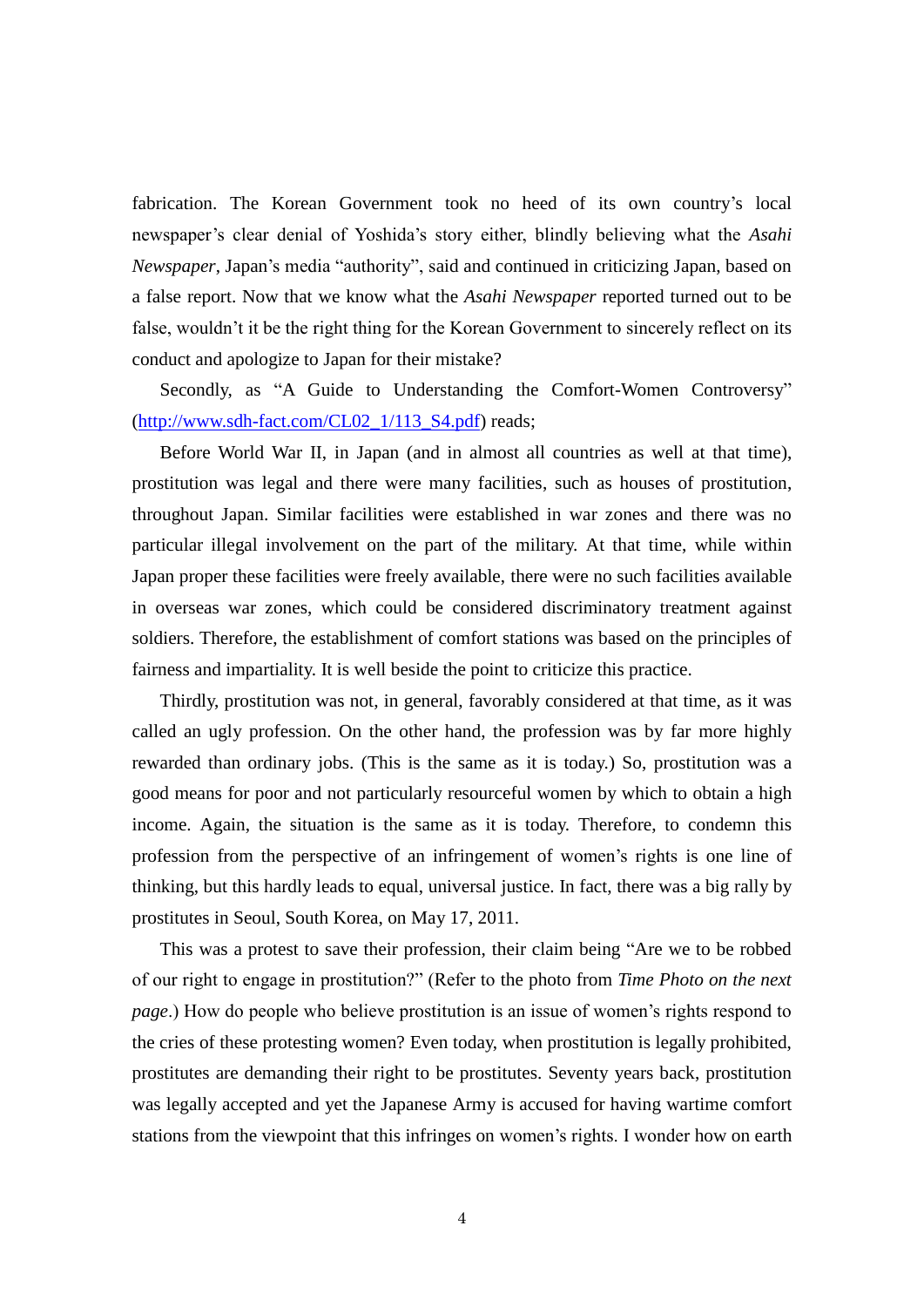this abnormality emerged.



 The Japanese human rights advocates who criticized the use of comfort women and deplored its criminality never protested against the abductions of many Japanese citizens by North Korea nor took positive action to rescue them and bring them back home to Japan. It is easily seen that the true "abnormality" lies here. I must conclude that they are not earnestly trying to stand up for "human rights," but rather, they are only criticizing Japan in the name of "human right", based on the theory that the Japanese are villainous. President Obama, Mrs. Hillary Clinton and other American human rights advocates must be made aware of this "abnormality" sooner or later.

 Fourthly, since it was a job that was engaged within dangerous war zones, the comfort women could expect higher income than that of an ordinary prostitution facility. As "A Guide to Understanding the Comfort-Women Controversy" ([\(http://www.sdh-fact.com/CL02\\_1/113\\_S4.pdf\)](http://www.sdh-fact.com/CL02_1/113_S4.pdf) indicates, the monthly payment of 300 yen was nearly the general rate cited in newspaper advertisements. However, the actual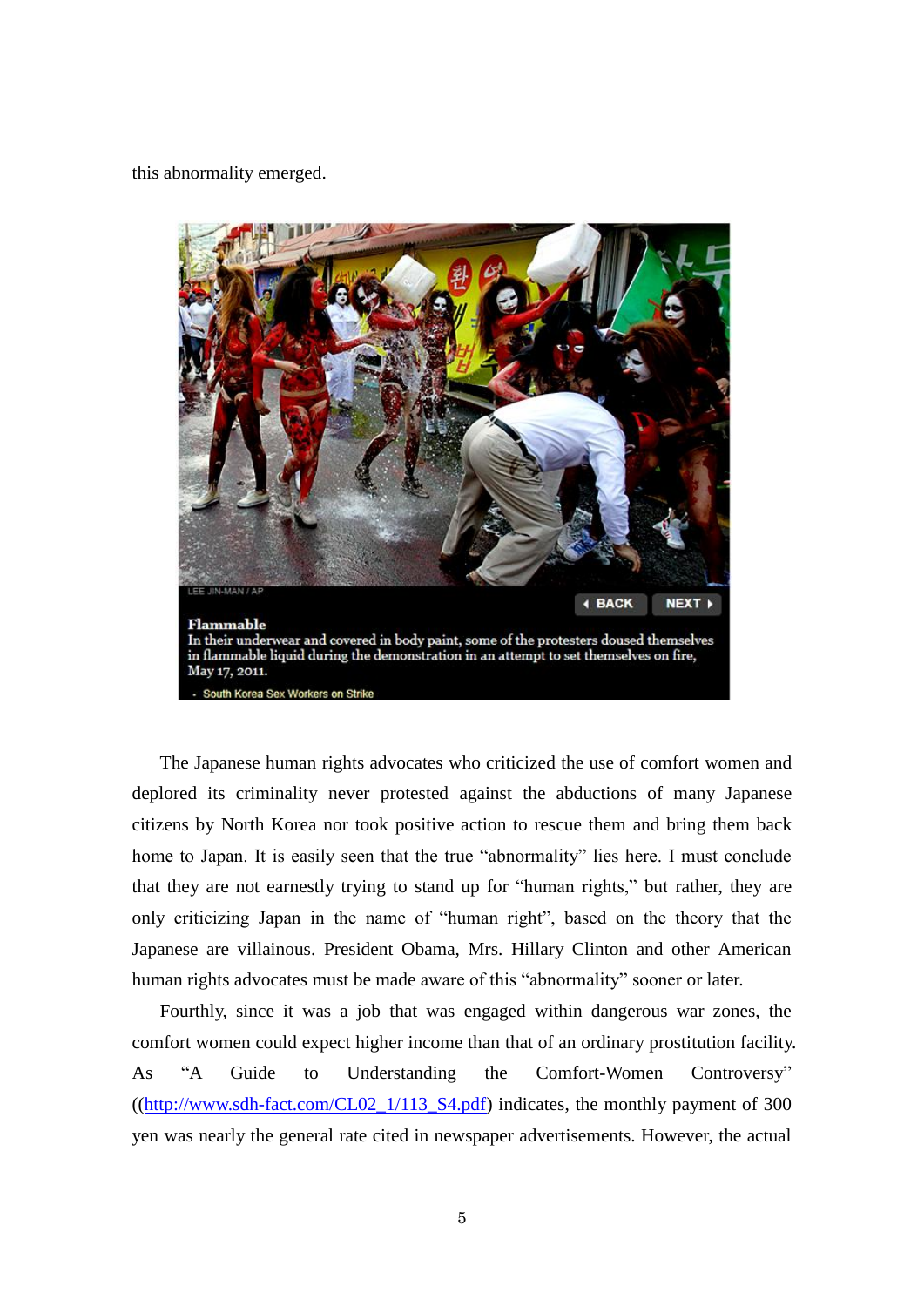income seemed to be much higher. According to *Report No. 49*, compiled by the US Office of War Information, their average monthly income was 750 yen. Moreover, a former comfort woman named Mun Ok-ju put her money in a postal savings account in Burma while she worked as a comfort woman. Later, she filed a lawsuit, claiming that she could not get her money back. It was not that Japanese Army refused to pay her money back but that she could not receive her money because she had lost her savings account passbook. Through investigation, it was found out that the original record book was kept at Shimonoseki Post Office and that her remaining postal savings account was 26,115 yen. She saved this much money over two and half years, which meant that she earned at least 1,000 yen per month. The salary of a private first class was 10 yen per month. So, her income was a hundred times higher than that of Japanese soldiers. This was extremely huge amount of money. Naturally, there were many women who wanted this lucrative job, and there was no need at all to forcibly abduct women and make them comfort women.

 Fifthly, reflecting the common sense at that time as described above, *Report No. 49*  of the US Office of War Information, based on interviews with 20 Korean comfort women who had become prisoners of war in Myitkyina, Burma, clearly recorded, "A comfort girl is nothing more than a prostitute or professional camp follower." (See the photo on the next page.) This was nothing unusual.

 Certainly, the inscription on the monument includes Japan as origins of comfort women. However, there was not a case of forcible abduction by the Imperial Japanese Army. It is too absurd to mention whether there is any record left about this or not. In the first place, any forcible abduction by the Army is impossible in principle. It is the same with other countries. The fact that such a thing could have never happened in Japan will clearly show what a big lie the monument tells.

As I wrote in "A Guide to Understanding the Comfort Women Controversy"  $(\frac{(\text{http://www.sdh-fact.com/CL02}1/113S4.pdf)}{\text{Set}}$ , prostitution was the oldest profession in human history, and it was not the matter of decades ago. As you all well know, the profession is popularly performed still today. As I mentioned previously, prostitutes in Korea held a big rally in May, 2011, lest their right to prostitute be taken away. It is known that prostitutes of Korean nationality working in the United States outnumber those from any other country. Many Korean prostitutes also have come to Japan to do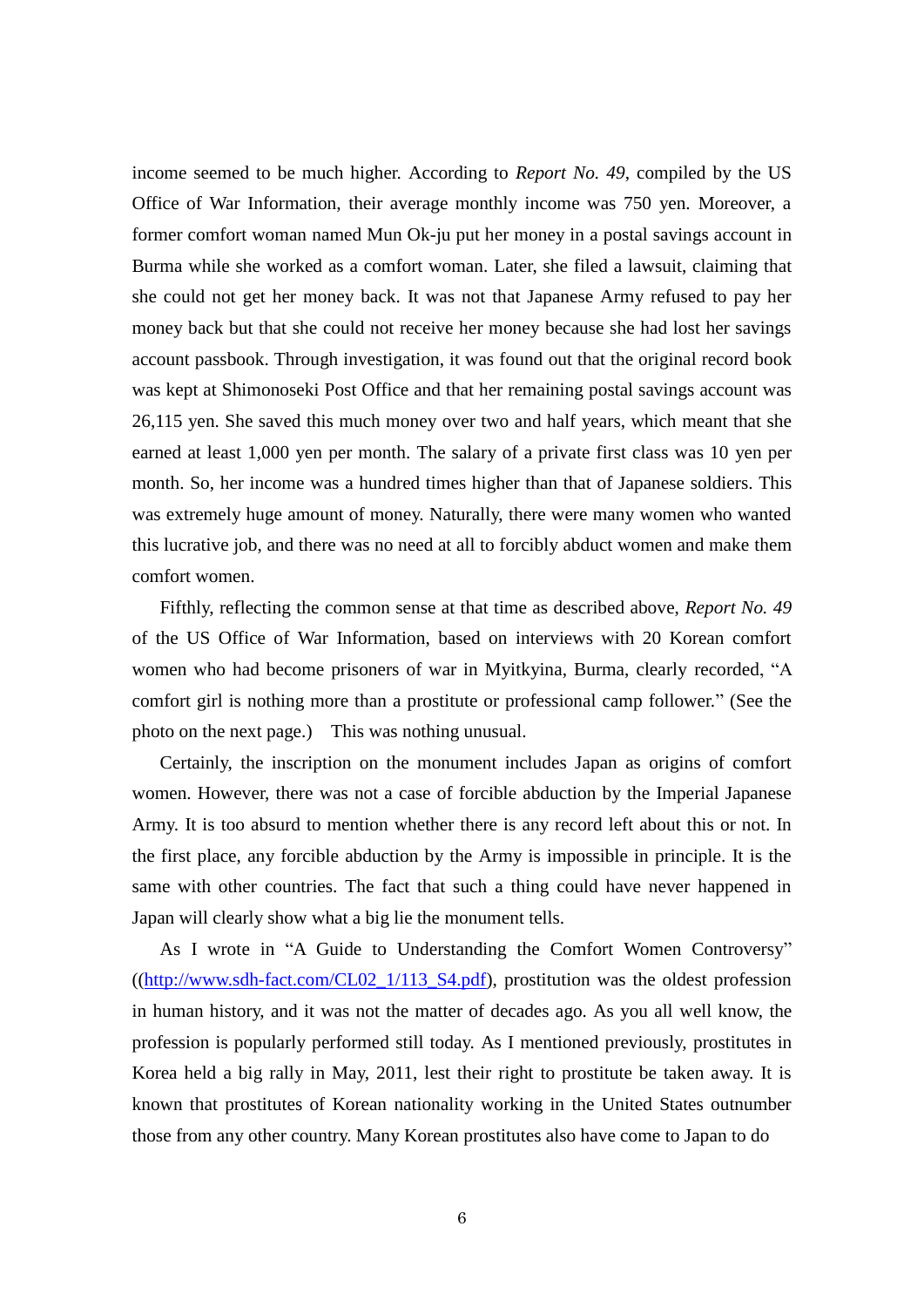|                                                              |                                                                                                                                       | Classified by 11                                                                |  |
|--------------------------------------------------------------|---------------------------------------------------------------------------------------------------------------------------------------|---------------------------------------------------------------------------------|--|
|                                                              | UNITED STATES OFFICE OF WAR INFORMATION<br>Psychological Warfare Test<br>Attached to U.S. Army Forces India-Burma Theater.<br>APO 689 |                                                                                 |  |
| Japanese, Prisoner<br>of War Interrogation<br>Report No. 49. | Place interrogatud:<br>Date interrogated:<br>Date of Report:<br>By:                                                                   | Lodo Stocknde<br>Aug. 20 - Sept.10, 1944<br>October 1, 1944<br>T/3 Alox Yorichi |  |
| Prisoners:<br>Date of Capture:<br>Date of Arrival            | 20 Korean Comfort Girls .<br>August 10, 1944<br>August 15, 1944                                                                       | .555                                                                            |  |

#### PREFACE:

at Stockados

This report is based on the information obtained from the<br>interrogation of twenty Korean "comfort girls" and two Japanese<br>civilians saptured around the tenth of August, 1944 in the mopping up<br>operations after the fall of M

The report shows how the Japanese recruited these Korean<br>"comfort girls", the conditions under which they lived and worked,<br>their relations with and reaction to the Japanese soldier, and their<br>there at the will term at the understanding of the military situation.

interstanting of the minite is nothing more than a prostitute or<br>"professional comp follows" attacked to the Japanese Army for the<br>benefit of the soldiers. The word "comfort wirl" is posuilar to the<br>Japanese. Other reports

#### RECRUITING,

REGRUITING:<br>
Early in May of 1942 Japanese agents arrived in Korea for<br>
the purpose of enlisting Korean girls for "comfort sorvice" in newly<br>
conquered Japanese territories in Southeast Asia. The nature of this<br>
"service"

The majority of the girls were ignorent and unducated,<br>
thou, h a few had been connected with "oldest profession on carth"<br>
to fore. The contract they signed bound then to Amy regulations and<br>
to worf for the "house master

their business. They may have come for various domestic or personal reasons to work in Japan. After they worked as prostitutes under such hard conditions, would it be possible for them to ask for an apology and compensation for such a hard time from the Japanese Government? At present, former comfort women and the Korean Government are asking the Japanese Government for an apology and compensation.

The Japanese Government has apologized, although they maintain that there

was no forcibility involved. Whether those women suffered during harsh times or not, responsibility should have mostly rested on the individual women or their parents. Neither the Japanese Government nor the military are to be blamed for their hardships. Under these circumstances, why does Japan have to "apologize"? Since Japan apologized, everyone in the world supposes that Japan must have done something wrong or unjust. If some of us expect some countries to consider Japan conscionable, that is totally beside the mark. The mere fact that Japan did in fact apologize misses the essence of the matter and becomes a fundamental point of disgrace to Japan, putting her into a miserable plight.